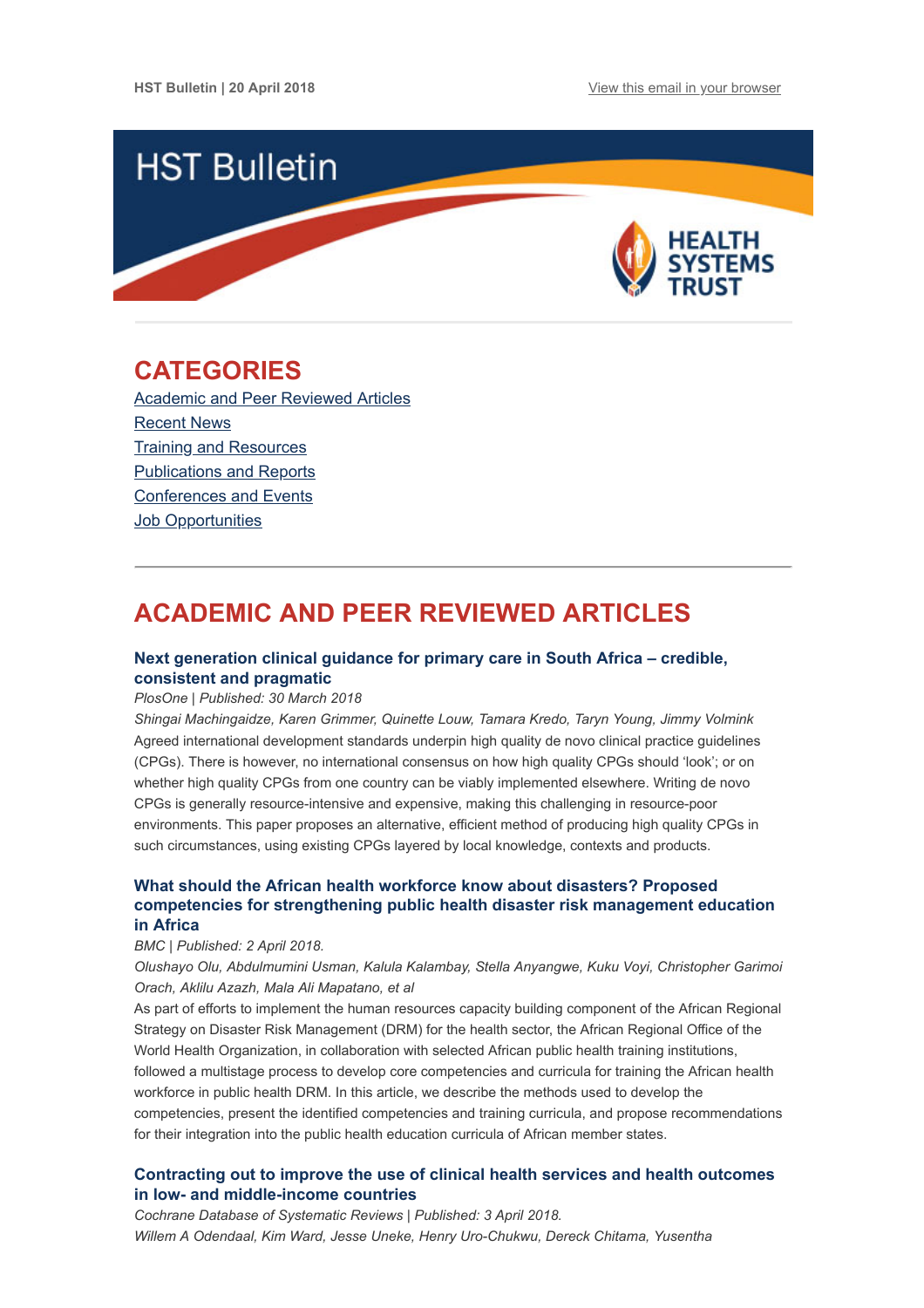#### *Balakrishna, Tamara Kredo*

Contracting out of governmental health services is a financing strategy that governs the way in which public sector funds are used to have services delivered by non-governmental health service providers (NGPs). It represents a contract between the government and an NGP, detailing the mechanisms and conditions by which the latter should provide health care on behalf of the government. Contracting out is intended to improve the delivery and use of healthcare services. This Review updates a Cochrane Review first published in 2009.

## **[Pre-exposure prophylaxis \(PrEP\) in an era of stalled HIV prevention: Can it change](https://retrovirology.biomedcentral.com/articles/10.1186/s12977-018-0408-3) the game?**

## *BMC | Published: 2 April 2018.*

#### *Robyn Eakleil, Francois Venter, Helen Rees*

Pre-exposure prophylaxis (PrEP) for HIV prevention has evolved significantly over the years where clinical trials have now demonstrated the efficacy of oral PrEP, and the field is scaling-up implementation. The WHO and UNAIDS have made PrEP implementation a priority for populations at highest risk, and several countries have developed guidelines and national plans accordingly, largely based on evidence generated by demonstration projects. PrEP presents the opportunity to change the face of HIV prevention by offering a new option for protection against HIV and disrupting current HIV prevention systems. Nevertheless, as with all new technologies, both practical and social requirements for implementation must be taken into account if there is to be sustained and widespread adoption, which will also apply to forthcoming prevention technologies.

## **[The Tablets, Ring, Injections as Options \(TRIO\) study: what young African women](https://onlinelibrary.wiley.com/doi/10.1002/jia2.25094) chose and used for future HIV and pregnancy prevention**

*Journal of the International AIDS Society | Published: 30 March 2018.* 

*Ariane van der Straten , Kawango Agot, Khatija Ahmed, Rachel Weinrib, Erica N Browne, Kgahlisho Manenzhe, Fredrick Owino, Jill Schwartz, Alexandra Minnis on behalf of the TRIO Study Team* Preventing HIV and unintended pregnancies are key global health priorities. To inform product rollout and to understand attributes of future multipurpose prevention technologies (MPT) associated with preference and use, we evaluated three placebo delivery forms: daily oral tablets, a monthly vaginal ring, and two monthly intramuscular injections in TRIO, a five-month study among young Kenyan and South African women.

## **[Integration of postpartum healthcare services for HIV-infected women and their](http://journals.plos.org/plosmedicine/article?id=10.1371/journal.pmed.1002547) infants in South Africa: A randomised controlled trial**

*PlosMedicine | Published: 30 March 2018.*

*Landon Myer, Tamsin K Phillips, Allison Zerbe, Kirsty Brittain, Maia Lesosky, Nei-Yuan Hsiao, Robert H Remien, Claude A Mellins, et al*

As the number of HIV-infected women initiating lifelong antiretroviral therapy (ART) during pregnancy increases globally, concerns have emerged regarding low levels of retention in HIV services and suboptimal adherence to ART during the postpartum period. We examined the impact of integrating postpartum ART for HIV+ mothers alongside infant follow-up within maternal and child health (MCH) services in Cape Town, South Africa.

#### **[Extending beyond Policy: Reaching UNAIDS' Three "90"s in Malawi](https://www.frontiersin.org/articles/10.3389/fpubh.2018.00069/full)**

#### *Frontiers in Public Health | Published: 16 March 2018.*

*Zengani Chirwa, Florence Kayambo, Lolade Oseni, Marya Plotkin, Cyndi Hiner, Chimwemwe Chitsulo, Kelly Curran, Thokozani Kalua, Stacie C Stender*

Malawi, like other countries with a generalized HIV epidemic, is striving to reach the ambitious targets set by UNAIDS known as the three 90's for testing, provision of antiretroviral therapy and viral suppression. Assisted by Malawi's progressive policies on HIV/AIDS, it appears possible that Malawi will attain these targets, but only by employing innovative program approaches to service delivery which help fill policy gaps. This article describes how a dedicated cadre of layperson testers and HIV-positive peers appears to have helped attain increases in HIV and viral load testing and retention in care in four districts in Malawi, and situates these innovations in a policy framework analysis.

## **[In Women's Eyes: Key Barriers to Women's Access to HIV Treatment and a Rights-](https://www.hhrjournal.org/2017/12/in-womens-eyes-key-barriers-to-womens-access-to-hiv-treatment-and-a-rights-based-approach-to-their-sustained-well-being/)Based Approach to their Sustained Well-Being**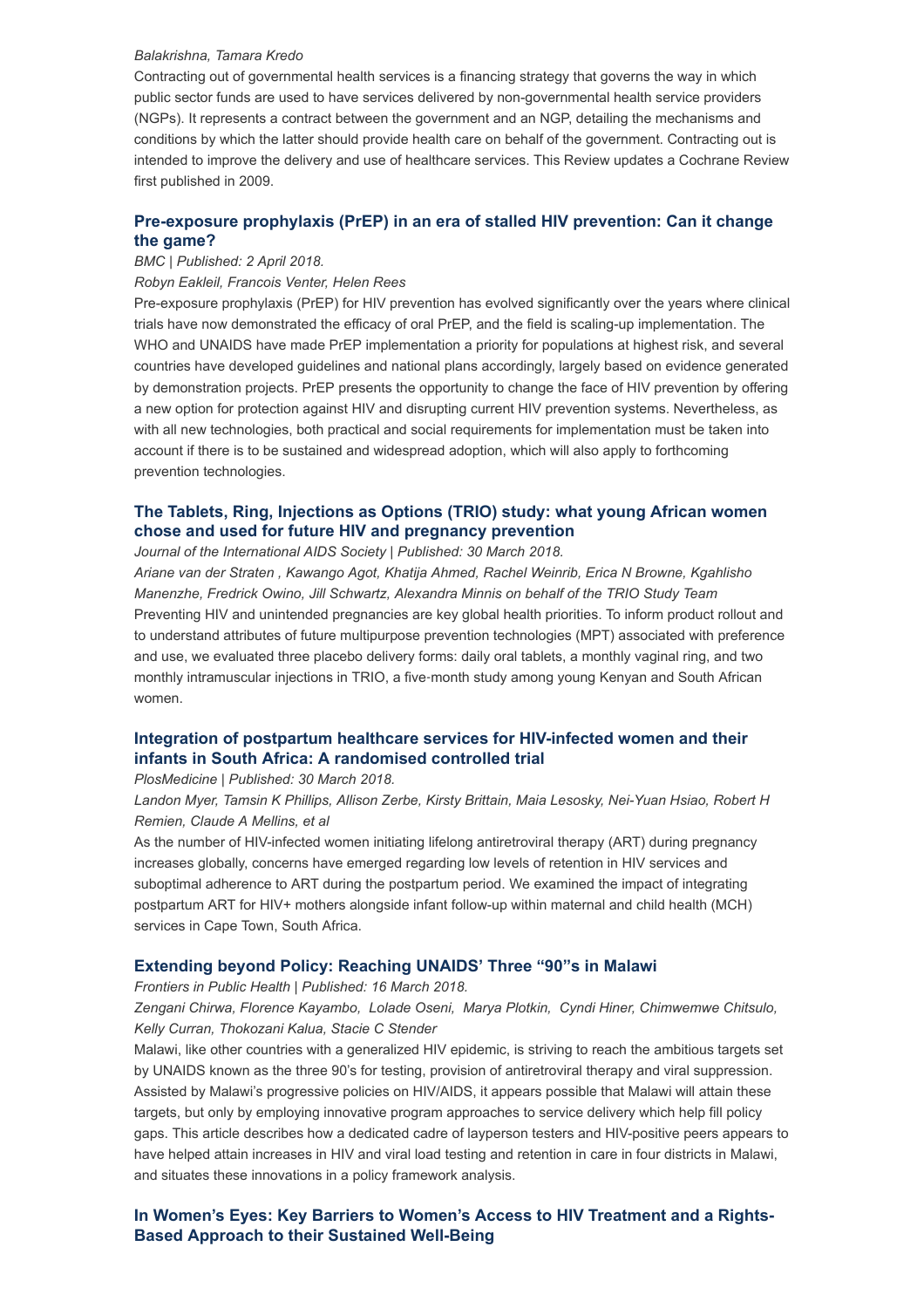*Health and Human Rights Journal | Published: December 2017.*

*Luisa Orza, Emily Bass, Emma Bell, E Tyler Crone, Nazneen Damji, Sophie Dilmitis, Liz Tremlett, Nasra Aidarus, et al*

There is rightly a huge global effort to enable women living with HIV to have long productive lives, through treatment access. However, many women living with HIV experience violence against women (VAW), in both domestic and health care settings. The ways in which VAW might prevent treatment access and adherence for women has not to date been reviewed coherently at the global level, from women's own perspectives. Meanwhile, funding for global health care, including HIV treatment, is shrinking. To optimize women's health and know how best to optimize facilitators and minimize barriers to access and adherence, especially in this shrinking funding context, we need to understand more about these issues from women's own perspectives.

**[\(Return to Top\)](#page-0-1)**

## <span id="page-2-0"></span>**RECENT NEWS**

## **[Largest ever study on impact of TB and HIV interventions on sub-Saharan African](https://www.medicalbrief.co.za/archives/largest-ever-study-impact-tb-hiv-interventions-sub-saharan-african-tb-burden/) TB burden**

#### *Medical Brief | 4 April 2018.*

The impact of a combined TB and HIV intervention in tackling tuberculosis when delivered to the entire population of 14 urban, high prevalence communities in South Africa and Zambia, is to be measured in a new £10.5m multi-partner project.

#### **[Meet the man leading the charge against the global HIV/AIDS epidemic](https://www.washingtonpost.com/news/on-leadership/wp/2018/03/27/meet-the-man-leading-the-charge-against-the-global-hivaids-epidemic/?utm_campaign=7b1b5ebdb5-EMAIL_CAMPAIGN_2018_03_28&utm_medium=email&utm_source=Global%20Health%20NOW%20Main%20List&utm_term=.2e9032294a46)**

*The Washington Post | 27 March 2018*.

Dr. Tedd Ellerbrock, chief of the HIV Care and Treatment Branch at the Centers for Disease Control and Prevention, has played a vital role in building, expanding and improving the U.S.-led program that provides medicine and assistance to more than 13 million people worldwide living with HIV/AIDS. In a conversation with Tom Fox, Ellerbrock talked about the importance of the CDC's mission, the dedication of the staff and his own journey to bring modern medicine to the developing world.

### **[Better health services rest on building trust among healthcare workers](https://theconversation.com/better-health-services-rest-on-building-trust-among-healthcare-workers-93433)**

#### *The Conversation | 28 March 2018.*

A health system that communities experience as uncaring and unaccountable undermines and ultimately destroys trust in the health system. The most visible signs of a dysfunctional health system are the performance of its healthcare workers, specifically those working at the interface with communities. This includes nurses, doctors and community health workers.

### **[Why People Don't Take Lifesaving Medications](https://www.theatlantic.com/health/archive/2018/03/why-people-dont-take-life-saving-medications/556538/?utm_source=Global+Health+NOW+Main+List&utm_campaign=7b1b5ebdb5-EMAIL_CAMPAIGN_2018_03_28&utm_medium=email&utm_term=0_8d0d062dbd-7b1b5ebdb5-2811001)**

#### *The Atlantic | 27 March 2018.*

People are remarkably bad at getting on and sticking with drug regimens—even when those drugs stop AIDS.

## **[She's got a radical approach for the age of superbugs: Don't fight infections. Learn](https://www.statnews.com/2017/05/18/superbug-new-model-infection/) to live with them**

#### *STAT | 18 May 2018*

As her father lay dying of sepsis, Janelle Ayres spent nine agonizing days at his bedside. When he didn't beat the virulent bloodstream infection, she grieved. And then she got frustrated. She knew there had to be a better way to help patients like her dad. In fact, she was working on one in her lab.

## **[A clue for how to reduce HIV transmission when using hormonal contraceptives](https://theconversation.com/a-clue-for-how-to-reduce-hiv-transmission-when-using-hormonal-contraceptives-90292)**

*The Conversation Africa | 21 March 2018.*

More women are affected by human immunodeficiency virus (HIV) than any other life-threatening infectious agent. This makes it crucial to identify all factors increasing the risk of HIV infection.

#### **[Did a freak wave in Durban just expose cracks in government's HIV know-how?](http://bhekisisa.org/article/2018-03-27-00-turning-the-tide-durban-freak-wave-exposes-prejudice-against-drug-users)** *Bhekisisa | 3 April 2018.*

Misconceptions about HIV infection and injection drug use could shut down the only project working to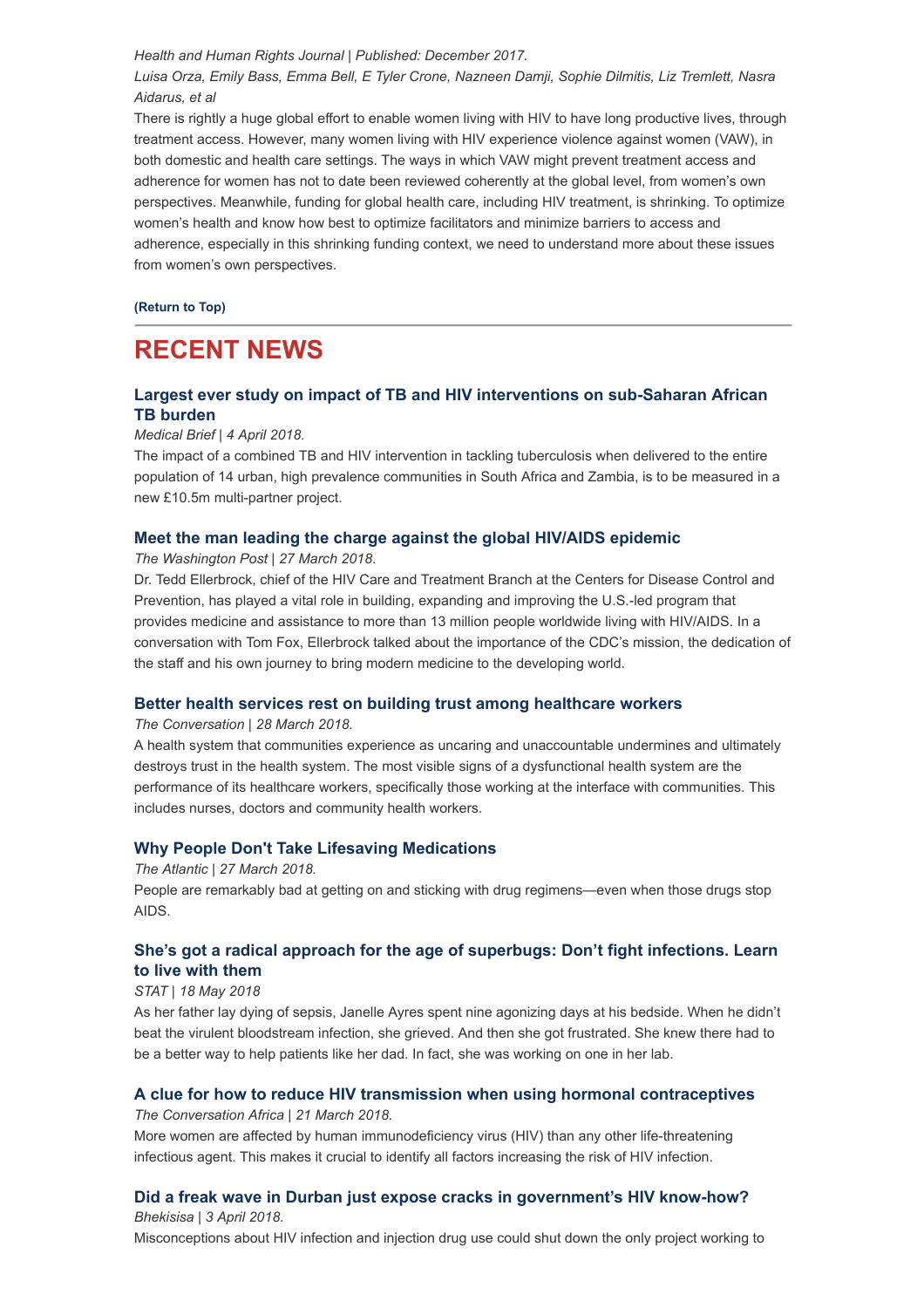**[\(Return to Top\)](#page-0-1)**

## <span id="page-3-0"></span>**TRAINING AND RESOURCES**

### **[Managing complications in pregnancy and childbirth: a guide for midwives and](http://apps.who.int/iris/bitstream/handle/10665/255760/9789241565493-eng.pdf;jsessionid=8E514F1B7408661266832B9FEF8F6B58?sequence=1) doctors – 2nd ed.**

*World Health Organization, UNICEF, United Nations Population Fund | 2017.*

Since the first edition was published in 2000, Managing Complications in Pregnancy and Childbirth has been translated into several languages and today is used widely in training for and the provision of emergency obstetric care. The new edition brings the guidance in the manual into line with WHO's current recommendations for emergency obstetric and newborn care.

#### **[\(Return to Top\)](#page-0-1)**

## <span id="page-3-1"></span>**PUBLICATIONS AND REPORTS**

## **[Overcoming Poverty and Inequality in South Africa: An Assessment of Drivers,](http://documents.worldbank.org/curated/en/530481521735906534/pdf/124521-REV-OUO-South-Africa-Poverty-and-Inequality-Assessment-Report-2018-FINAL-WEB.pdf) Constraints and Opportunities**

#### *The World Bank | March 2018*

This report is an analysis of South Africa's progress in reducing poverty and inequality since 1994, with 2006 to 2015 as a reference period. Its aim is to understand the dynamics of poverty and inequality in the country, to identify the drivers of progress for the purpose of further policy actions in this area.

### **[Supplement: Adolescent Voluntary Medical Male Circumcision: Vital Intervention Yet](https://academic.oup.com/cid/issue/66/suppl_3) Improvements Needed**

#### *Clinical Infectious Diseases | 15 April 2018.*

Global experts recognize the need to transform conventional models of healthcare to create adolescent responsive health systems. As countries near 80% coverage of voluntary medical male circumcision (VMMC) for those aged 15–49 years, prioritization of younger men becomes critical to VMMC sustainability. This special supplement reporting 9 studies focusing on adolescent VMMC programming and services comes at a critical time. Eight articles report how well adolescents are reached with the World Health Organization's minimum package for comprehensive human immunodeficiency virus (HIV) prevention in South Africa, Zimbabwe, and Tanzania, analyzing motivation, counseling, wound healing, parental involvement, female peer support, quality of in-service communication, and providers' perceptions, and one presents models for achieving high VMMC coverage by 2021.

### **[Perinatal deaths in South Africa 2016](http://www.statssa.gov.za/publications/P03094/P030942016.pdf)**

#### *Stats SA | 27 March 2018.*

Perinatal deaths are a combination of registered stillbirths and early neonatal deaths occurring during the first week of life. Information of perinatal deaths that occurred in South Africa for the year 2016 are highlighted in this statistical release. It also presents perinatal deaths that were registered during the 2016/2017 processing phase, which had occurred during the period 1997 to 2015, to show trends and patterns in the occurrence and registration of perinatal deaths. Information in this release is from perinatal deaths registered and collated through the national civil registration system maintained by the Department of Home Affairs.

**[\(Return to Top\)](#page-0-1)**

## <span id="page-3-2"></span>**CONFERENCES AND EVENTS**

#### **[MERH 2018 Congress \(1st World Conference on Migration, Ethnicity, Health and Race\)](http://www.merhcongress.com/)**

17-19 May 2018 Edinburgh, Scotland, United Kingdom

#### **[Africa Innovation Summit 2018](http://www.africainnovationsummit.com/)**